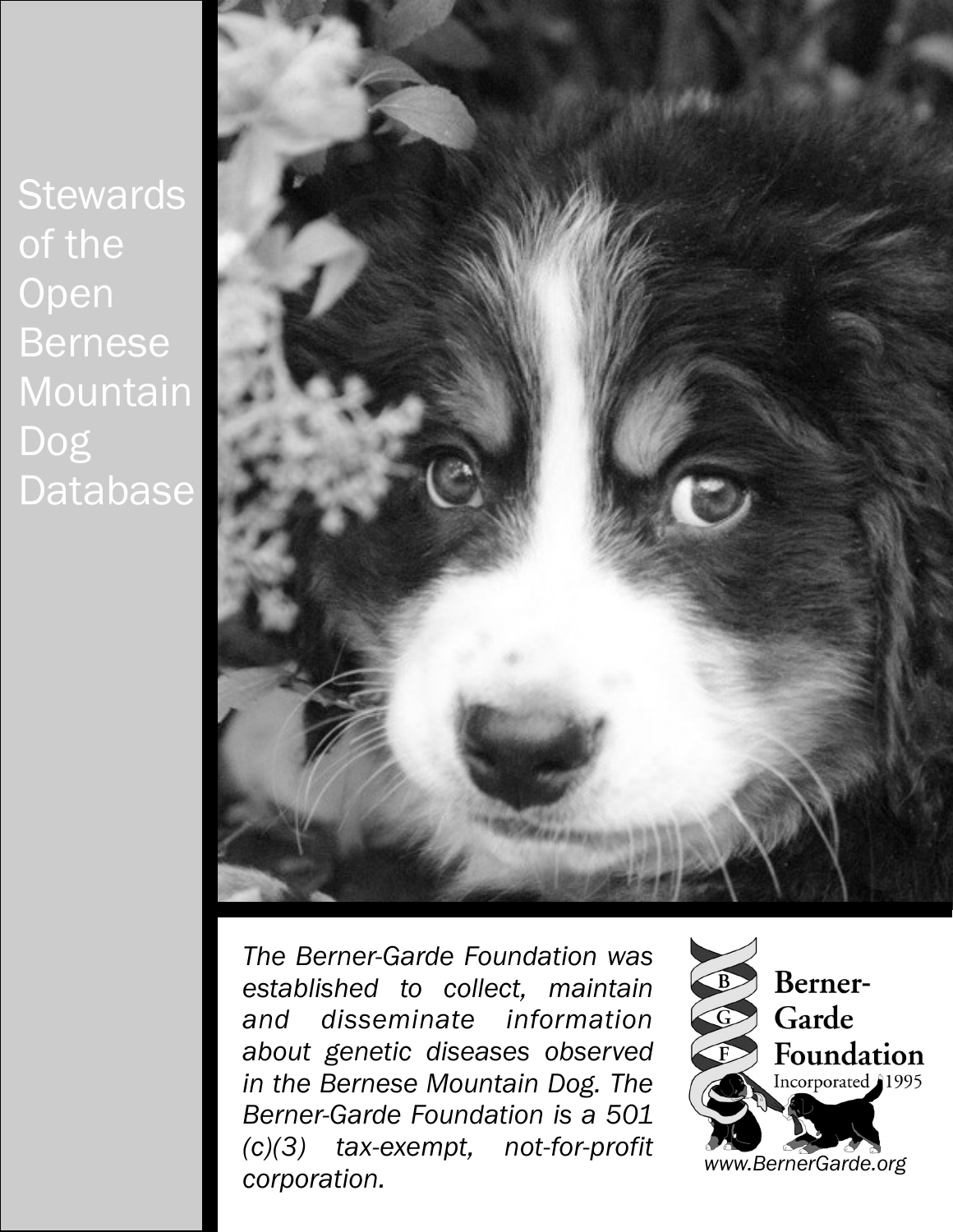#### Why was Berner-Garde Created?

The mission of the Berner-Garde Foundation (BGF) is to ensure that all Bernese Mountain Dogs (BMD) have a long and healthy lifespan of twelve-fourteen years.

To accomplish this goal, the incidence of several serious hereditary diseases must be decreased and, over time, eliminated. It is the hope of all who know and love a Berner that the work of the BGF will lead not only to an understanding of genetic disease(s) in an individual dog, but also in the BMD breed as a whole.

# What is the Berner-Garde Foundation?

The Berner-Garde Foundation was established to collect, maintain and disseminate information about genetic diseases observed in the Bernese Mountain Dog. The Berner-Garde Foundation is comprised of a voluntary Board of Directors, several committees and, at its core, a computerized database. The database contains information which has been compiled over many years from **voluntary submissions** of data from owners and from other public sources of information, including the Orthopedic Foundation for Animals (OFA) and the Canine Eye Registration Foundation (CERF).

Information in the Berner-Garde Foundation database is available to all owners, Bernese Mountain Dog clubs, both national and international, veterinarians, researchers and other appropriate users who are working to reduce genetic disease in the BMD.

Access is through the Berner-Garde Foundation's website at *www.bernergarde.org.* Research proposals are handled on a case-by-case basis by the Board of Directors.

# Why is a Breed Specific Database Needed?

A breed-specific database can reveal health trends before they might otherwise be noted by any one individual. By pooling data, it is possible to identify common concerns that would not be discernible from more limited information based on only a few dogs. This is why the breed-specific database is so valuable.

# Leave a Legacy!

To accomplish the Berner-Garde Foundation's mission, all BMDs must be included in the database. If you own a Bernese Mountain Dog please make it your responsibility to voluntarily submit data on each dog, regardless of whether the dog will be bred. Reporting should begin at the time of birth. Every breeder is encouraged to submit data on every puppy born. Periodically, review your dog's data in the database to update and check for accuracy. Data submissions are made on line at the Berner-Garde website or forms can be requested from the Berner-Garde File Manager.

For the Love of a Berner...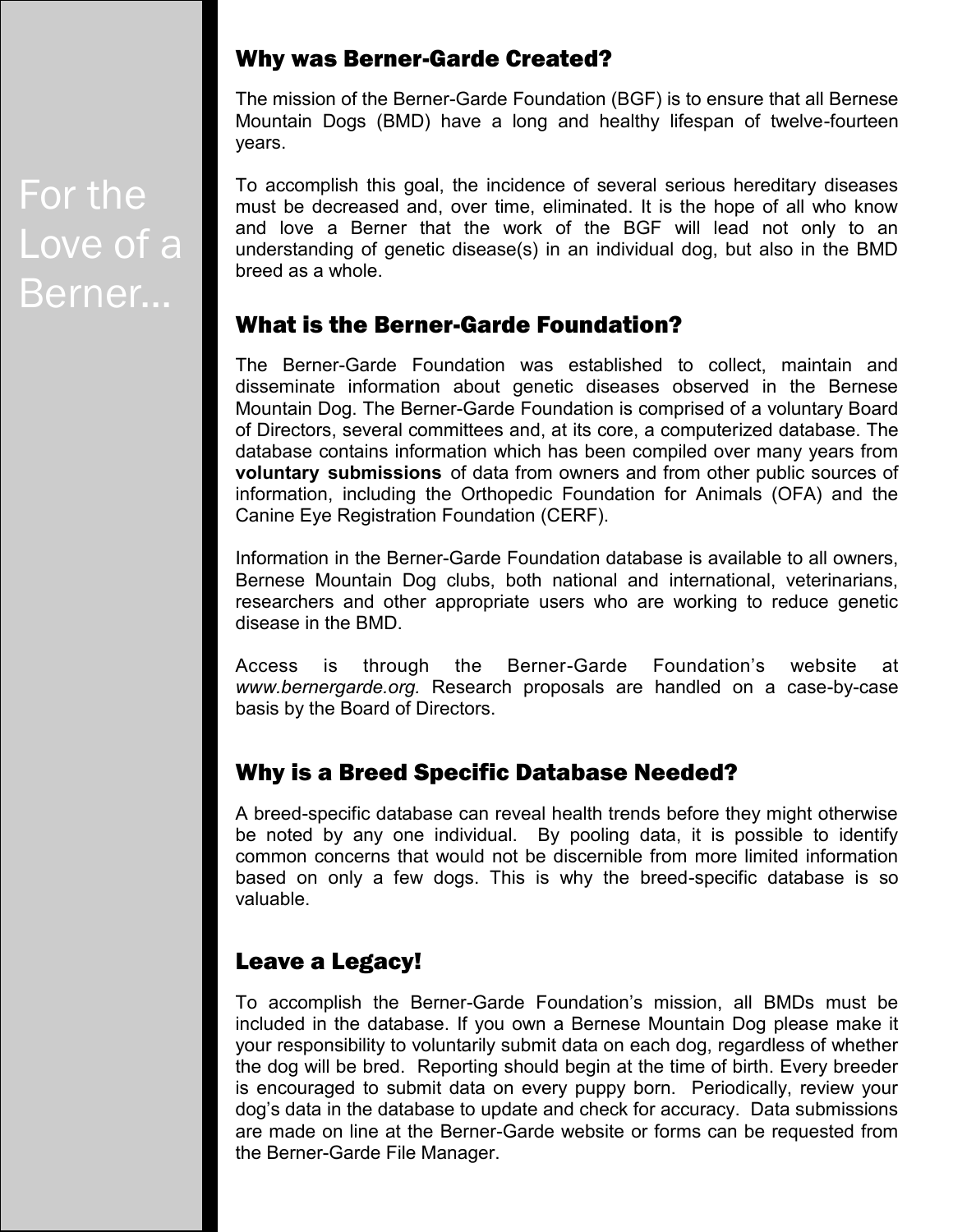#### How Can Berner-Garde Help Me?

The BGF serves those who need support and information on BMD health issues. Most individual breeders choose to have small kennels, making it difficult for them to collect adequate data for breeding decisions. The Berner-Garde Foundation facilitates communication among breeders and aids in the identification of carriers of inherited problems. Breeders can reduce genetic disease in their dogs by considering the health status of siblings and offspring at the same time they are selecting for good temperament and type. *Only by working together and sharing information openly can any long-term control of genetic disease be achieved on a breed-wide basis***.** 

#### What is Berner-Garde's Relationship to the BMDCA?

The Berner-Garde Foundation is a separately incorporated, nonprofit, taxexempt organization, but it has a strong link to the Bernese Mountain Dog Club of America (BMDCA). The Berner-Garde Foundation's bylaws require that at least three members of the Board of Directors are either current or have been past members of the BMDCA Board. There are close working relationships between the breed club and the Berner-Garde Foundation.

# Help Us Help Berners with Your Tax-Deductible Donation

Funding for the Berner-Garde Foundation comes from gifts and fund-raising projects offered by friends of the breed. Memorial and celebration contributions are encouraged. Funds are used to benefit the programs and the technology necessary to support those programs. The Foundation is run entirely by volunteers so all funds directly benefit Bernese Mountain Dogs. All donations are tax deductible, as allowed by law. Please consider a donation today for the love of a Berner. Mail your donation to:

> The Berner-Garde Foundation, Inc. c/o BGF Treasurer 3920 Evelyn Drive North Olmsted, OH 44070 440-821-6657

# Want More Information?

Visit the Berner-Garde Foundation's website at:

*www.bernergarde.org.*

Lori Jodar, President lori@freeway.net 231-348-5519

Pat Long, File Manager pat@bmdinfo.com 610-240-4755



*www.BernerGarde.org*